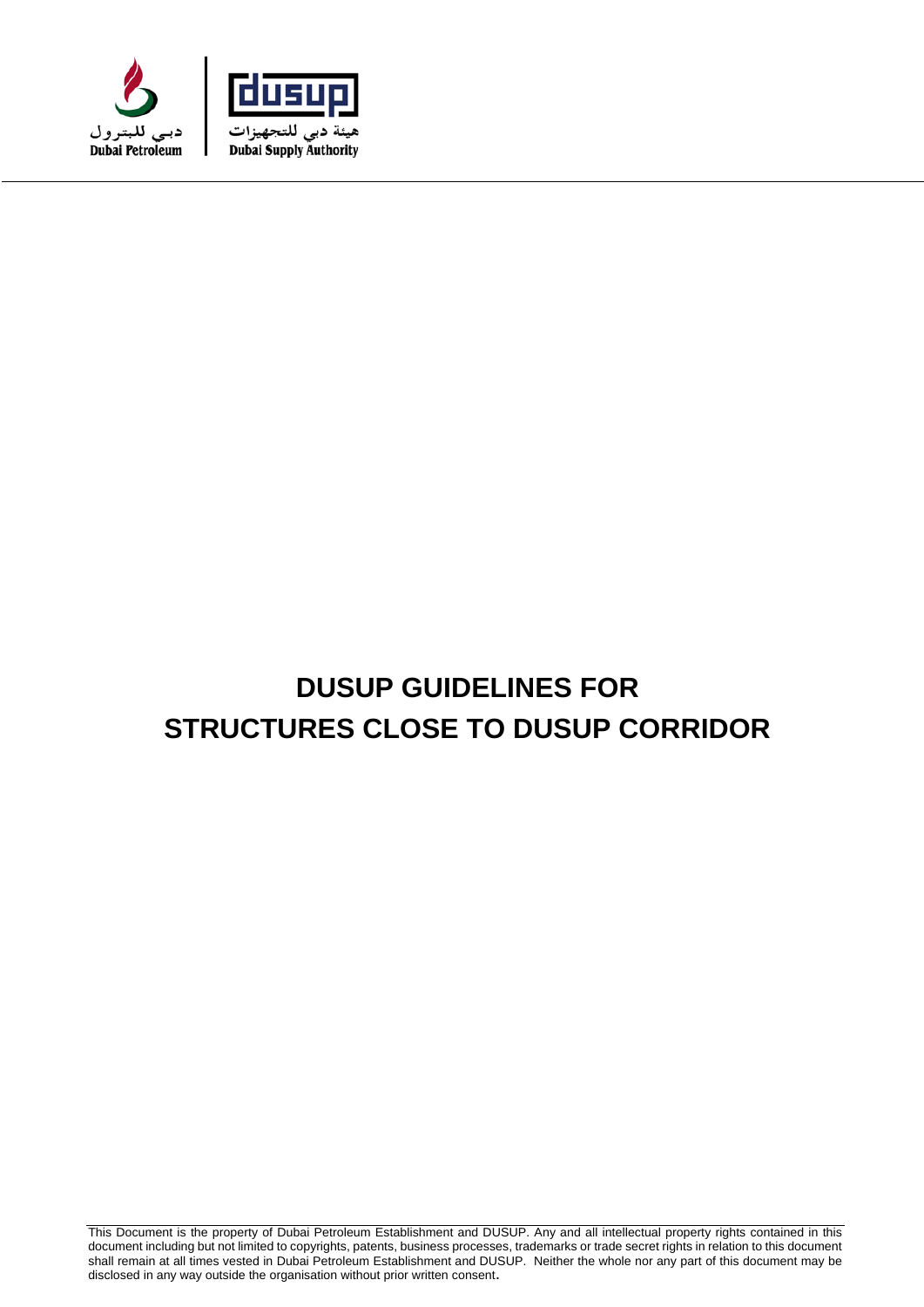#### **Approval**

Note: This guideline was approved on 03-Mar-2022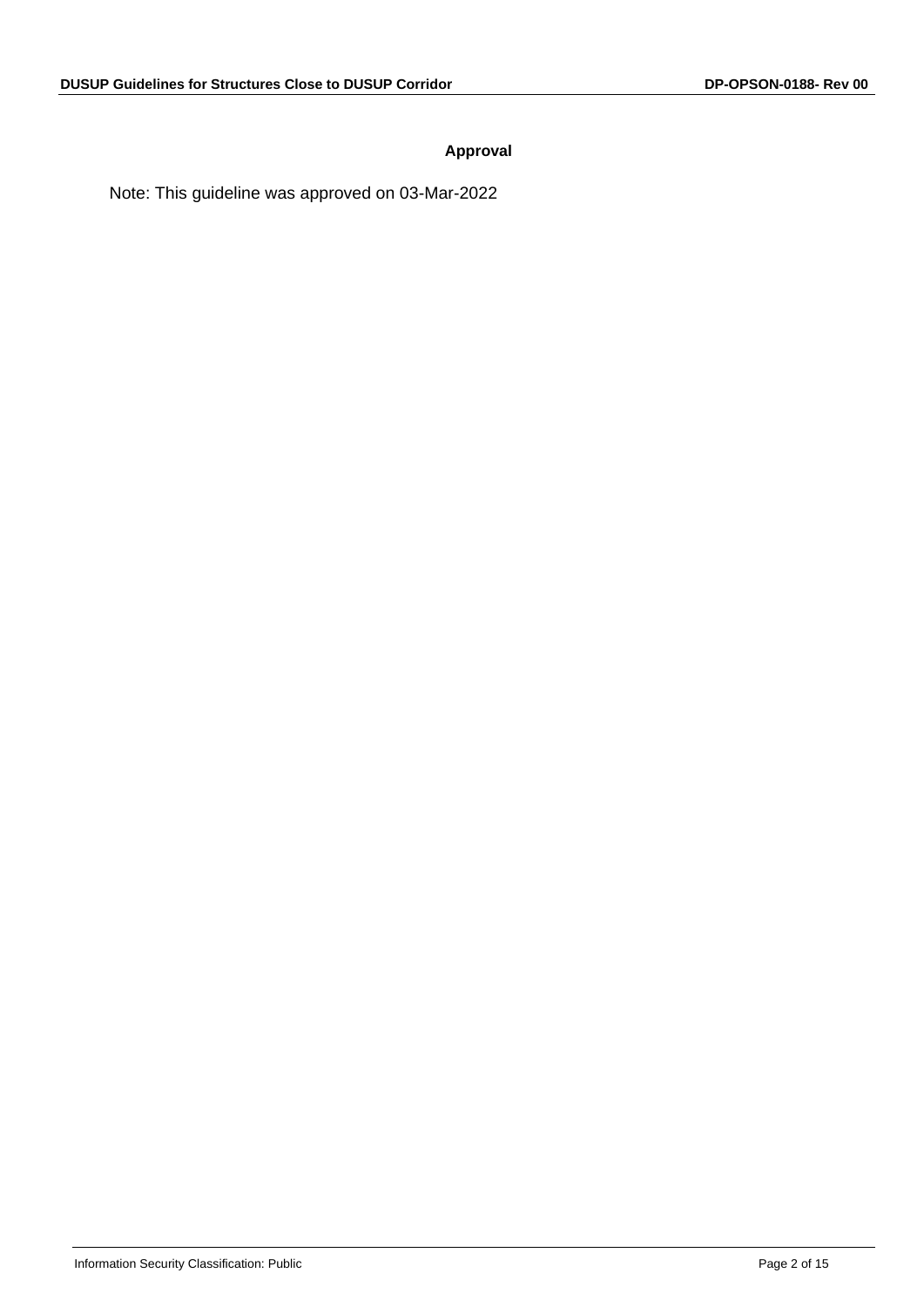# **TABLE OF CONTENTS**

| 1              |                                                     |                                                        |  |  |
|----------------|-----------------------------------------------------|--------------------------------------------------------|--|--|
| 2              |                                                     |                                                        |  |  |
| 3              |                                                     |                                                        |  |  |
| $\overline{4}$ |                                                     |                                                        |  |  |
| 5              |                                                     |                                                        |  |  |
|                | 5.1                                                 |                                                        |  |  |
|                | 5.2                                                 |                                                        |  |  |
| 6              |                                                     |                                                        |  |  |
| 7              |                                                     |                                                        |  |  |
|                | 7.1                                                 |                                                        |  |  |
|                | 7.1.1                                               |                                                        |  |  |
|                | 7.2                                                 |                                                        |  |  |
|                | 7.2.1                                               |                                                        |  |  |
|                | 7.3                                                 |                                                        |  |  |
|                | 7.3.1                                               |                                                        |  |  |
|                | 7.4                                                 |                                                        |  |  |
|                | 7.4.1                                               |                                                        |  |  |
| 8              |                                                     |                                                        |  |  |
|                | 8.1                                                 |                                                        |  |  |
| 9              |                                                     |                                                        |  |  |
|                | 9.1                                                 |                                                        |  |  |
| 10             |                                                     | STORM WATER/DEWATERING POND NEAR PIPELINE CORRIDOR  11 |  |  |
| 11             |                                                     |                                                        |  |  |
| 12             | UTILITIES PARALLEL TO PIPELINE/PIPELINE CORRIDOR 12 |                                                        |  |  |
| 13             |                                                     |                                                        |  |  |
| 14             |                                                     |                                                        |  |  |
| 15             |                                                     |                                                        |  |  |
|                |                                                     |                                                        |  |  |
|                |                                                     |                                                        |  |  |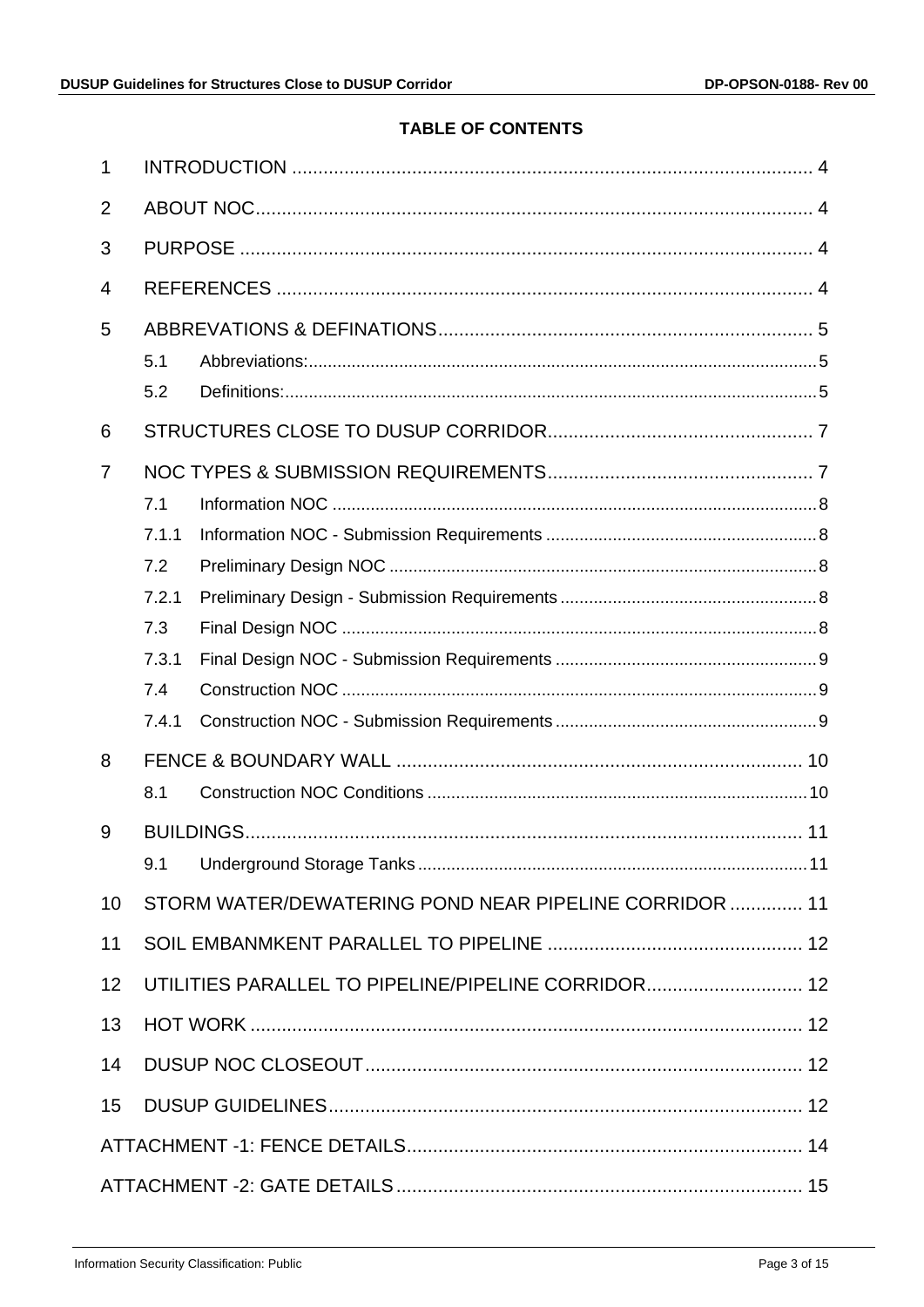### <span id="page-3-0"></span>**1 INTRODUCTION**

Dubai Supply Authority (DUSUP) provides energy supply (Natural Gas) to Emirate of Dubai to meet the needs of electricity generation and water desalination through its pipeline network, Through the production of natural gas (which is processed into gas and condensate products), the purchase of pipeline gas and LNG (and its regasification), gas storage and the operation of the pipeline network, DUSUP plays a key role in the growth and development of Dubai.

DUSUP has assigned Dubai Petroleum Establishment (DPE) the responsibility for operating DUSUP assets and authorised DPE to manage all emergency events occurring on its own operated facilities, pipelines and assets within pipeline corridors in liaison with other governmental entities.

DPE-DUSUP designs operates and maintains DUSUP's onshore pipelines and related facilities to International Standards in order to ensure an uninterrupted flow of gas and other hydrocarbons across Dubai.

There are approximately 700 kilometres of onshore hydrocarbon pipelines operating in Dubai. The gas pipelines operate at high-pressures up to 960-psig and transport highly explosive and flammable natural gas. A number of jet fuel and fuel oil pipelines share the corridors with the gas and condensate pipelines.

# <span id="page-3-1"></span>**2 ABOUT NOC**

NOC stands for No Objection Certificate. The NOC System is in place in Dubai to review and preapprove any work in NOC Zone in order to confirm compliance of the Property Developer/Owner, Consultants & Contractor with DUSUP standard and requirements. DUSUP NOC is issued through Dubai Governments e-NOC system administered by RTA.

DUSUP receive and process NOC through the Dubai Government e-NOC (electronic NOC) system administered by RTA. The link for e-NOC application is:

<https://noc.rta.ae/RTAeNOC/Webpages/common/login/login.aspx>

DUSUP NOC is issued for hydrocarbon pipelines that are owned and operated by DUSUP/ DPE, ENOC, EMDAD and Dolphin Energy.

# <span id="page-3-2"></span>**3 PURPOSE**

The purpose of this guideline is to assist DUSUP/DPE NOC staff for NOC review and field staff for monitoring safe execution of construction of structures adjacent to DUSUP corridor and a guide for NOC applicants (Consultants & Contractors) on the requirements for NOC application acceptance.

This guideline document is based on DUSUP/DPE previous experience of providing quality service of energy supply (Natural Gas) to the Emirate of Dubai through the pipeline network.

This Guideline document will be published in DUSUP website.

# <span id="page-3-3"></span>**4 REFERENCES**

DUSUP NOC Standard Conditions - DP-OPSON-0056

DPE Hot Work Procedure - DPE-HSE-00044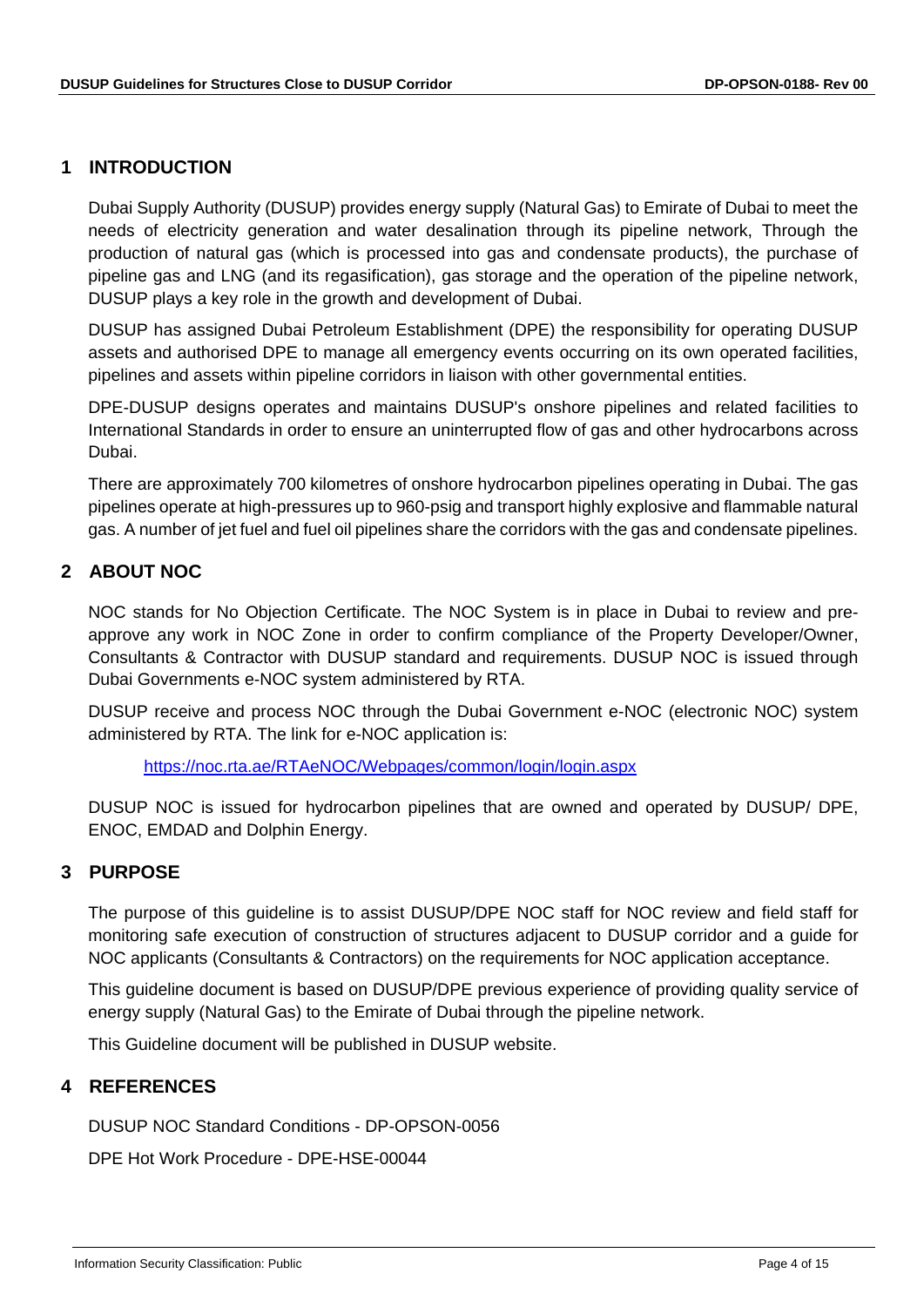# <span id="page-4-0"></span>**5 ABBREVATIONS & DEFINATIONS**

# **Abbreviation Description** ALARP As Low As Reasonably Practicable CDM Cement Deep Mixing DPE Dubai Petroleum Establishment EMARAT Emirates General Petroleum Corporation EMDAD EMARAT, Air BP and Shell Joint Venture ENOC Emirates National Oil Company e-NOC Electronic NOC GCS Gas Control Station HSE Health, Safety and Environment MS Method Statement MSRA Method Statement and Risk Assessment NOC No Objection Certificate PPE Personal Protective Equipment PTW Permit to Work RA/TRA Risk Assessment/ Task Based Risk Analysis ROW Road Right of Way (of RTA) RTA Roads and Transport Authority

#### <span id="page-4-1"></span>**5.1 Abbreviations:**

#### <span id="page-4-2"></span>**5.2 Definitions:**

| Term         | <b>Definition</b>                                                                                                                                                                          |
|--------------|--------------------------------------------------------------------------------------------------------------------------------------------------------------------------------------------|
| Accident     | The unexpected and undesirable occurrence directly associated with<br>DUSUP operations and DUSUP asset/facility, which results or may<br>result in human casualties or damage to property. |
| <b>ALARP</b> | In risk assessment when the risk is assessed and controlled the<br>residual risk shall be reduced to ALARP (as low as reasonably<br>practicable)                                           |
| <b>Berm</b>  | A soil bund built over the pipeline as a protection cover.                                                                                                                                 |
| Construction | The erection of any new buildings or structures, or the variations to the<br>Infrastructure facilities or existing asset.                                                                  |
| Consultant   | A natural or legal person who is offering advice/consultation on<br>engineering, technical, or any other matter related to design and<br>construction.                                     |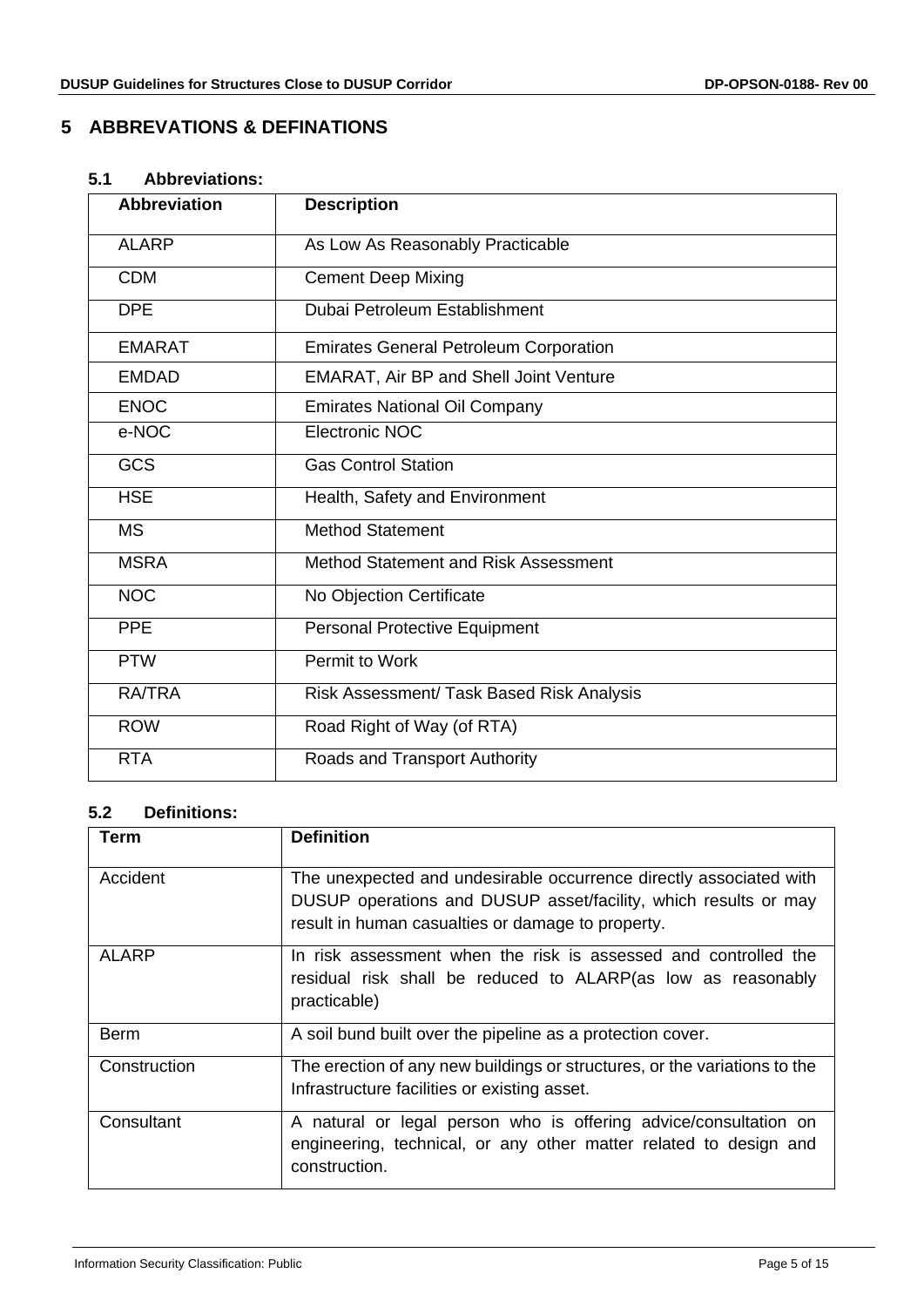| Contractor                                                       | An organization designated by the Owner or the Operator for the<br>purpose of carrying out the works related to Construction, or execution<br>of any work that requires obtaining of No Objection Certificates from<br>the DUSUP. |
|------------------------------------------------------------------|-----------------------------------------------------------------------------------------------------------------------------------------------------------------------------------------------------------------------------------|
| <b>Control Measure</b>                                           | Provisions to reduce identified risks.                                                                                                                                                                                            |
| CDM (Cement Deep<br>Mixing)                                      | Cement Deep Mixing is a ground improvement method by mixing<br>cement slurry with soft soil.                                                                                                                                      |
| <b>DPE</b>                                                       | Dubai Petroleum Establishment responsible for the Operation of<br><b>DUSUP Asset.</b>                                                                                                                                             |
| <b>DUSUP Corridor</b>                                            | DUSUP Corridor is the land allocated by Dubai Municipality or other<br>statutory government authority to DUSUP for the construction,<br>operation and maintenance of gas and fuel pipelines in the emirates of<br>Dubai.          |
| e-NOC                                                            | The electronic NOC application that can be submitted via the online<br>system:<br>https://noc.rta.ae/RTAeNOC/Webpages/common/login/login.aspx                                                                                     |
| Hazard                                                           | A Hazard is any source of potential damage, harm or adverse effects<br>on people, property environment or organization.                                                                                                           |
| No Objection<br>Certificate (NOC)                                | A document approved by the DUSUP through e-NOC, for the technical<br>design of proposed development or authorizing a contractor to carry<br>out a Construction/Restricted Activity within the NOC Zones.                          |
| NOC Zone                                                         | DUSUP NOC Zones are:                                                                                                                                                                                                              |
|                                                                  | 60 meter either side from the center of pipelines or DUSUP<br>Corridor limit, whichever is greater.                                                                                                                               |
|                                                                  | 10 meter either side of the pipelines line for the pipe lines<br>$\bullet$<br>located within DEWA or EGA (DUBAL) Plot limits.                                                                                                     |
|                                                                  | 5 meter either side from the center of 8"Shell pipeline<br>(Abandoned, Positively Isolated).                                                                                                                                      |
|                                                                  | 300 meter for High Voltage Over Head Lines parallel to<br>hydrocarbon pipelines/pipeline corridor.                                                                                                                                |
|                                                                  | 500 meter for Subsea Pipelines.                                                                                                                                                                                                   |
|                                                                  | 500 meter for Land Use Planning adjacent to DUSUP<br>Pipeline/Pipeline Corridor.                                                                                                                                                  |
| Permit to Work<br>(PTW)                                          | A written or digital approval granted by DPE that authorises a person<br>or persons to carry out specific work within a specified time frame<br>within the proximity of DUSUP asset/plot boundary limit.                          |
| Patrol staff, Pipeline<br>Representative or<br>Pipeline Operator | The staff designated by DUSUP the duties of witnessing NOC works<br>for compliance with NOC conditions and monitoring the safety of the<br>pipelines.                                                                             |
| <b>Risk</b>                                                      | A situation involving exposure to danger                                                                                                                                                                                          |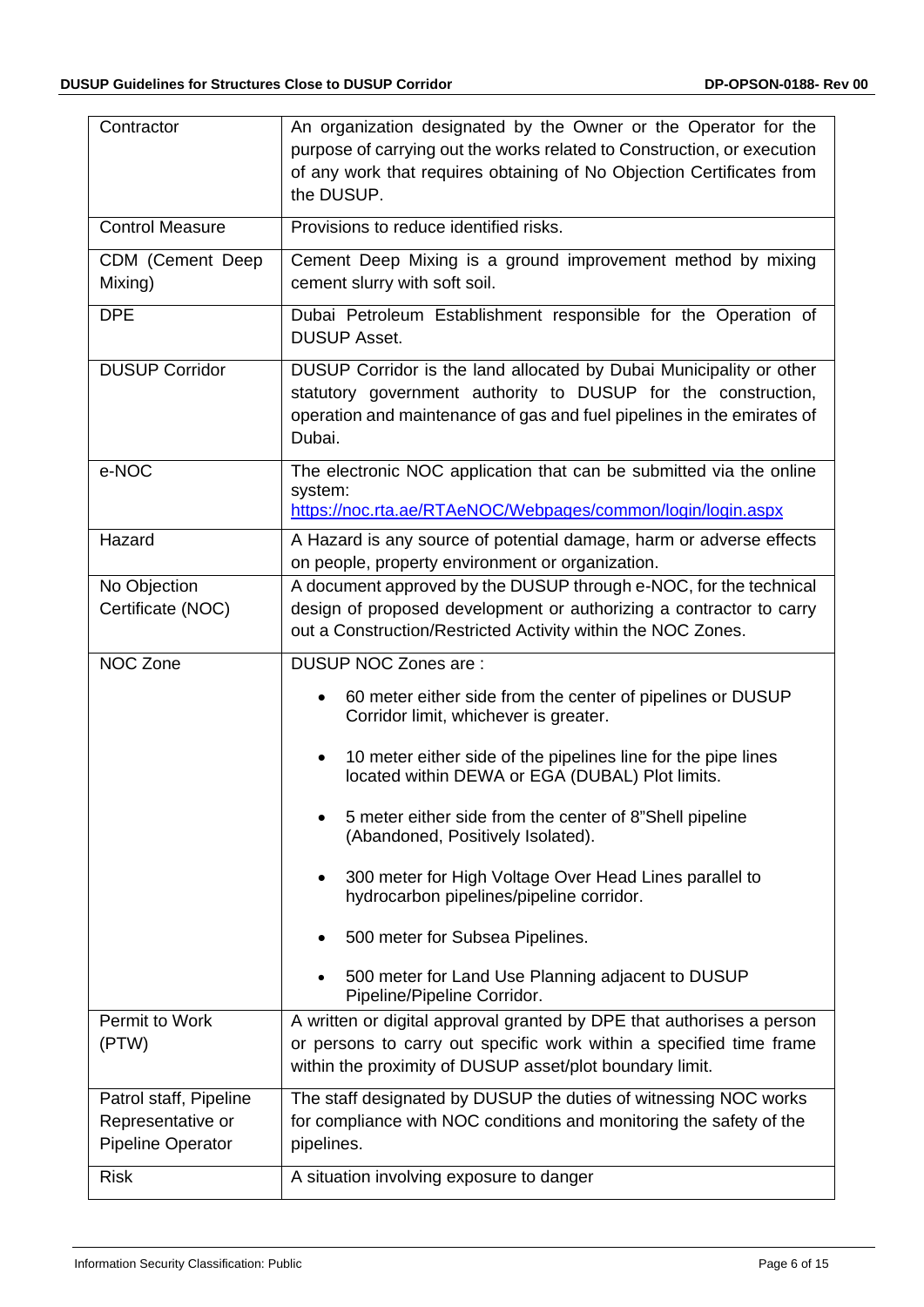| <b>Risk Assessment</b> | A report prepared by the Applicant/Customer seeking DUSUP NOCs,<br>identifying potential risks and mitigation measures involved in carrying<br>out any Construction or Restricted Activity within the DUSUP NOC<br>Zones. |
|------------------------|---------------------------------------------------------------------------------------------------------------------------------------------------------------------------------------------------------------------------|
| Safety                 | The absence of any risk of harm or damage to the people, DUSUP<br>asset/Infrastructure that is deemed unacceptable as per the<br>DUSUP/DPE Safety Regulation or Standard Operating Procedure.                             |
| Soft Soil              | Soft soil is a soil that is susceptible to excessive penetration of water<br>due to its density or composition. e.g. Sandy soil, gravel.                                                                                  |
| <b>Utilities</b>       | Utilities are means of supply of essential services such as electricity &<br>communication through cables, water, drainage and natural gas or fuel<br>oil through the pipelines.                                          |
| <b>Utility Owners</b>  | Owners of utilities such as: drainage lines (DM), Electricity &<br>Water(DEWA), ITS Services(RTA), Telephone(Etisalat, Du), Other<br>communication cables(UAE Armed Forces), etc.,                                        |
| <b>Witnessing Zone</b> | Work within 10 meters of hydrocarbon pipeline can only be carried in<br>the presence (witnessing) of DUSUP Pipeline Representative in order<br>to witness and record safe implementation of NOC work.                     |

# <span id="page-6-0"></span>**6 STRUCTURES CLOSE TO DUSUP CORRIDOR**

New structure may be constructed outside and adjacent to the DUSUP corridor. The design and construction of such structures require review and approval through NOC process.

Approval of such structure adjacent or close to DUSUP corridor limit shall not infringe upon DUSUP's right to unrestricted use of corridor for the operation and maintenance of existing pipelines and construction of future pipelines.

Any structure close to the pipeline corridor must be fully supported off the corridor to enable excavation up to 3.5m deep along the pipeline corridor edge.

Following are the various types of utility crossings covered under this guideline document:

- a) Fence & Boundary wall
- b) Buildings
- c) Underground Storage tank
- d) Storm water /Dewatering Pond near Pipeline Corridor.
- e) Soil Embankment Parallel to Pipeline
- f) Utilities Parallel to Pipeline /Pipeline Corridor.

Subsequent sections stipulates the minimum requirements to be followed in order to obtain NOC.

# <span id="page-6-1"></span>**7 NOC TYPES & SUBMISSION REQUIREMENTS**

For the structure adjacent or close to DUSUP corridor limit, following DUSUP NOC's are applicable:

• Information NOC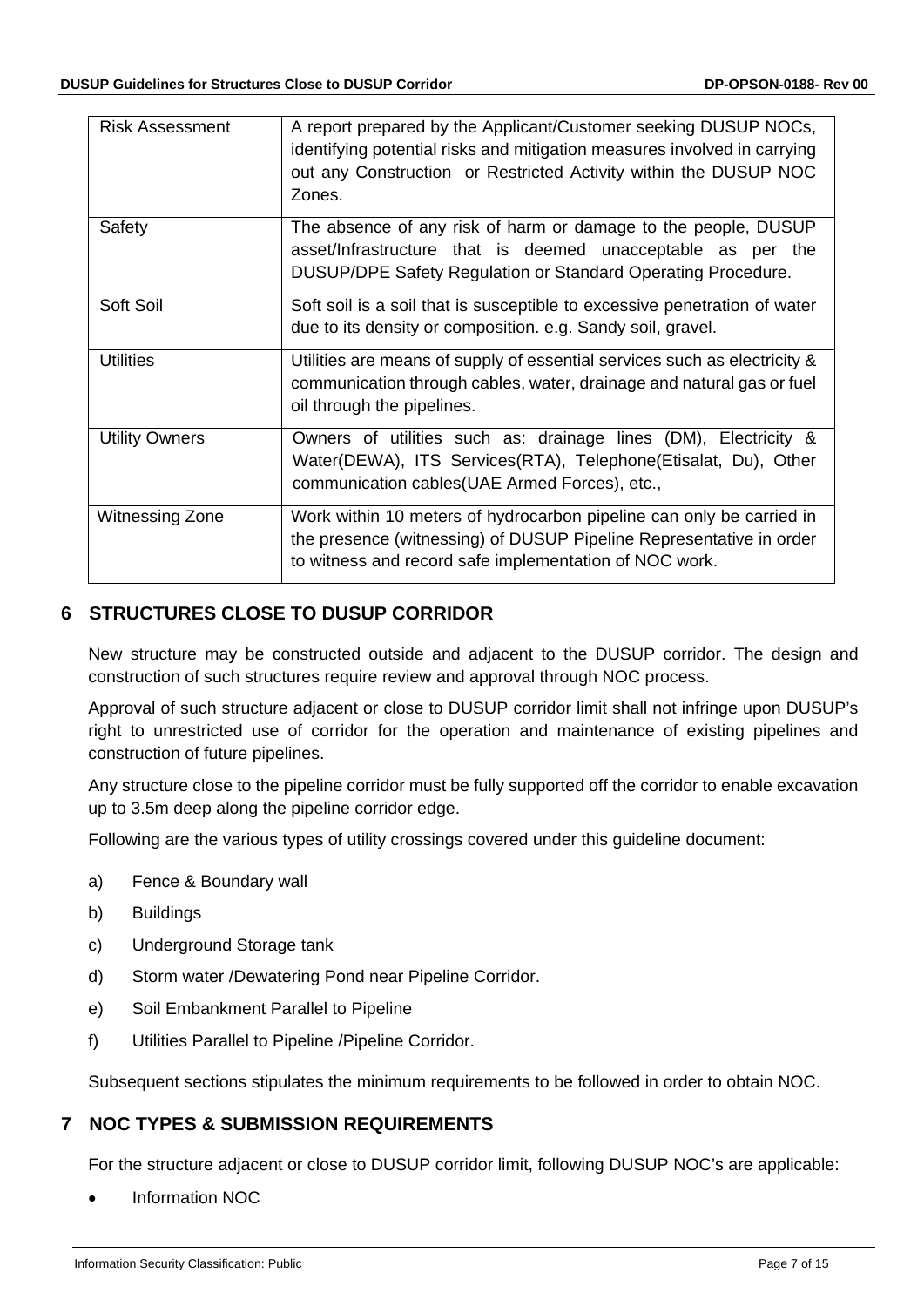- Preliminary Design NOC
- Final Design NOC
- Construction NOC
- NOC Close-out

#### <span id="page-7-0"></span>**7.1 Information NOC**

Existing, planned pipeline, pipeline facility information and corridor limits along with Standard DUSUP NOC Conditions are shared with the applicants (consultant or contractor) through e-NOC for the design and construction of proposed work.

#### <span id="page-7-1"></span>**7.1.1 Information NOC - Submission Requirements**

- a) AutoCAD drawing on DLTM coordinates datum showing the proposed Project Limit Plan for issuing Pipeline Information.
- b) Pdf file of drawing showing proposed Project Limit Plan for issuing Pipeline Information.
- c) For issuing Pipeline information, it is mandatory for the applicant to submit a confidentiality undertaking letter as per the DUSUP approved letter template. The Confidentiality Undertaking Letter template can be downloaded from DUSUP website using link: <https://www.dusup.ae/noc>
- d) Undertaking letter must be submitted with company stamp and signed by the authorized company representative.
	- Note: Information NOC will be issued with DUSUP Standard NOC Conditions, AutoCAD file of existing pipeline information, corridor limits, corridor fence and gate locations, desert crossings and other facilities such as valve station and pigging facilities and applicable guidelines.

#### <span id="page-7-2"></span>**7.2 Preliminary Design NOC**

Preliminary Design NOC are initial design proposal seeking input and approval in order to proceed with the Final Design.

#### <span id="page-7-3"></span>**7.2.1 Preliminary Design - Submission Requirements**

- a) Key Plan showing project location.
- b) General Layout Plan incorporating existing site condition, proposed work, DUSUP corridor limit, pipelines/ facilities as provided in Information NOC.
- c) AutoCAD file of General Layout Plan drawing prepared on DLTM coordinates datum.
- d) Typical Cross Section drawings showing details provided via Information NOC, i.e., DUSUP corridor fence, existing HC pipelines in the proximity of proposed work and proposed structure.
- e) Include applicable notes from the DUSUP Standard NOC Conditions and relevant DUSUP Guidelines in the drawing (refer to DUSUP webpage: [https://www.dusup.ae/noc\)](https://www.dusup.ae/noc).

#### <span id="page-7-4"></span>**7.3 Final Design NOC**

Final Design NOC is submitted after incorporating Preliminary Design NOC conditions. A check list for Preliminary Design NOC conditions compliance shall be included in the submission of Final Design NOC.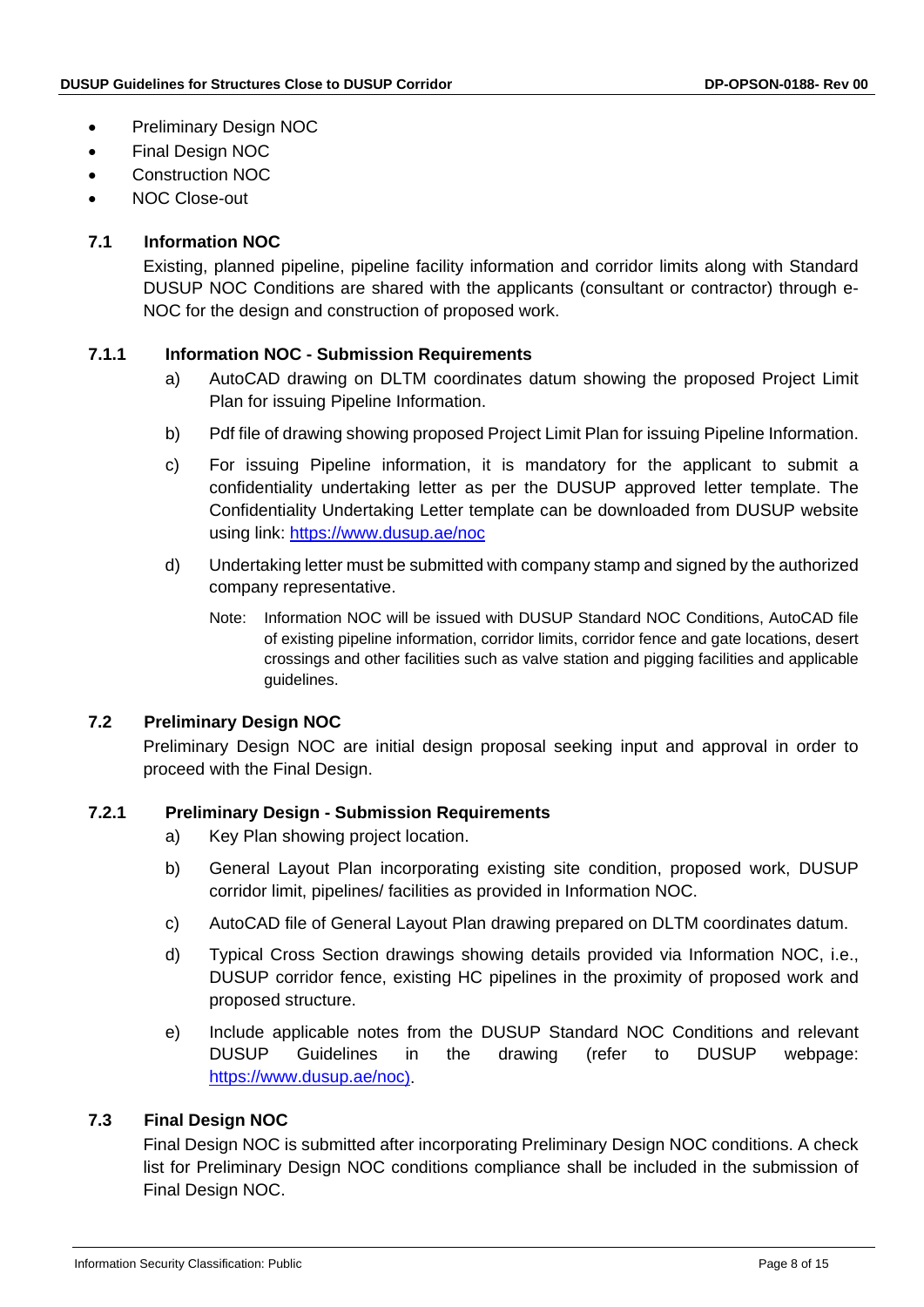#### <span id="page-8-0"></span>**7.3.1 Final Design NOC - Submission Requirements**

- a) Key Plan showing project location.
- b) General Layout Plan incorporating existing site condition, proposed work, DUSUP corridor limit, pipelines/ facilities as provided in Information NOC. Any man holes/valve chambers/shafts in the proximity of corridor and separation distance from the corridor/existing pipelines must be included in the drawings.
- c) AutoCAD file of General Layout Plan drawing prepared on DLTM coordinates datum.
- d) Cross Section drawing showing DUSUP corridor fence, existing ground elevation of DUSUP corridor and adjacent plot, proposed structure adjacent to DUSUP corridor, depth of foundation with respect to existing DUSUP corridor elevation, separation distance from nearest HC pipelines as provided through the Information NOC and any element of work that may have direct or indirect effect on the existing DUSUP pipeline or DUSUP assets.
- e) Include applicable design requirements and notes mentioned in the DUSUP Standard NOC Conditions and DUSUP Guidelines, in the drawing.
- f) Checklist for Route Design / Preliminary Design NOC conditions compliance.

#### <span id="page-8-1"></span>**7.4 Construction NOC**

Valid Construction NOC must be available at site before commencement of any construction activities within the DUSUP NOC Zones.

#### <span id="page-8-2"></span>**7.4.1 Construction NOC - Submission Requirements**

Construction NOC submission must include but not limited to following:

- a) Completed check list for Design NOC condition compliance.
- b) Key Plan Showing Project Location.
- c) General Layout Plan incorporating existing and proposed work, DUSUP corridor limit, separation distance from the existing corridor fence, pipelines/facilities as approved in Final Design NOC.
- d) Detail Cross Section drawing showing, but not limited to following:
	- DUSUP corridor fence.
	- Existing nearest pipeline.
	- Existing ground elevation on DUSUP corridor side and adjacent plot,
	- Proposed structure, foundation elevation and finished ground elevation on inside and outside DUSUP corridor side.
	- Any element of work that may have direct or indirect effect on the existing DUSUP pipeline or DUSUP assets.
	- Trench protection details, as applicable.
	- Dewatering details, if applicable.
	- Job specific and location specific method statement and risk assessment reviewed and approved by the consultant or client.
- e) Include applicable notes from the DUSUP Standard NOC Conditions in the drawing.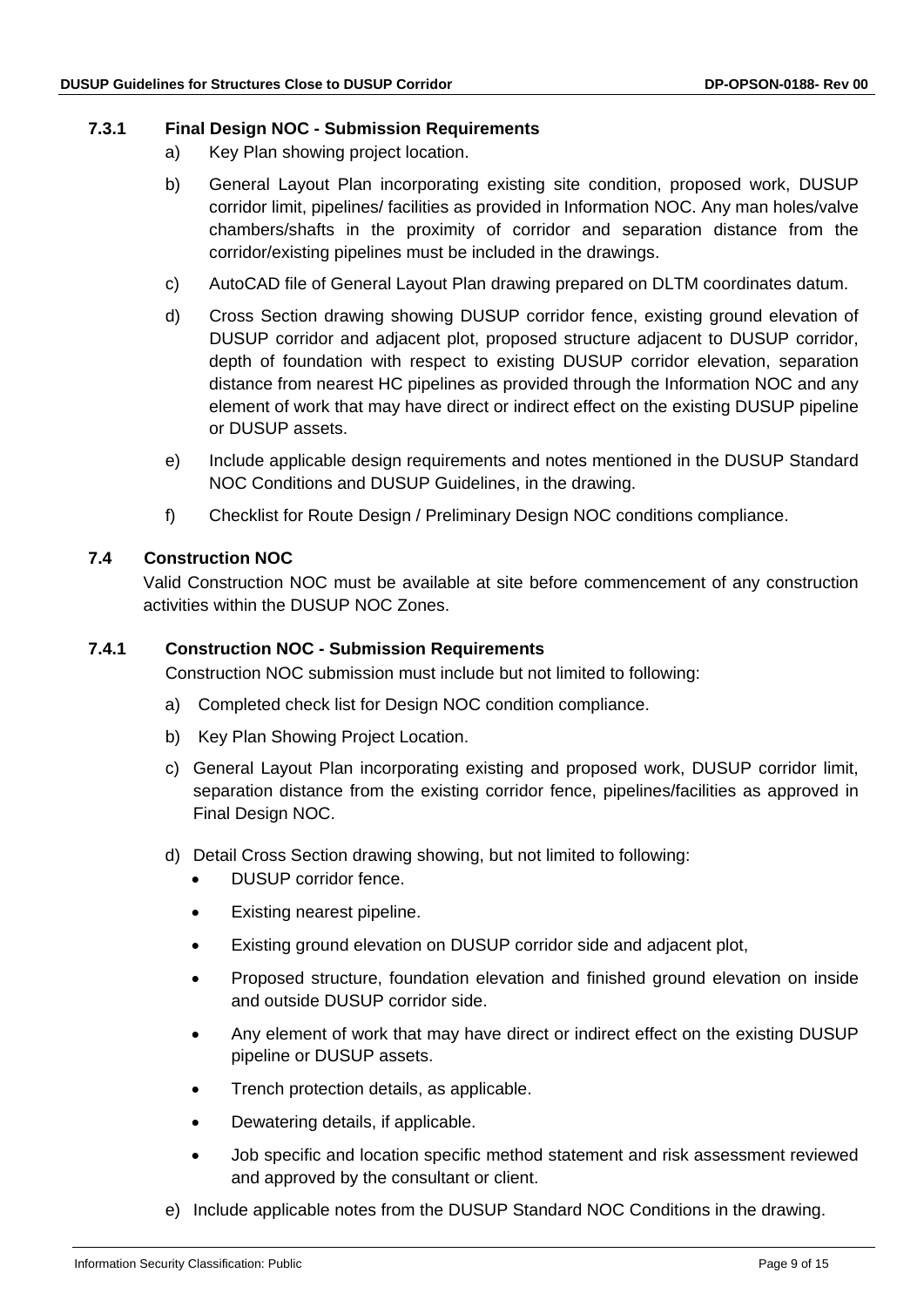### <span id="page-9-0"></span>**8 FENCE & BOUNDARY WALL**

- a) When a plot adjacent to DUSUP corridor to be developed at a raised elevation, the design of plot boundary wall at the common plot/corridor limit shall be designed by duly considering that the DUSUP corridor will be fully populated with the hydrocarbon pipelines in future and pipeline construction and operation may require approximately 3.0 to 3.5 meter deep excavation along the corridor limit. However the boundary wall foundation at the corridor limit for all cases shall be minimum 1.5 meter deep from the existing DUSUP corridor elevation. No soil backfill or embankment within the corridor to support the boundary wall is permitted.
- b) When a plot adjacent to DUSUP corridor is developed at same level of DUSUP corridor the boundary wall foundation must be a minimum 1.5 meters deep from the existing DUSUP corridor level along the corridor limit in order to protect the adjacent plot boundary wall from undermining during the construction of new pipeline along the edge of corridor.



#### **RETAINING WALL AT DUSUP CORRIDOR**

#### <span id="page-9-1"></span>**8.1 Construction NOC Conditions**

- a) Prior to the commencement of the work near DUSUP corridor fence a joint inspection of existing DUSUP fence shall be carried out between DUSUP and Contractors representatives and condition of the corridor fence agreed and recorded; upon completion of the works a further joint inspection of the fence shall be carried out to determine if there has been any damage to the pipeline corridor fence as a result of Contractors work.
- b) Any damage to the existing pipeline corridor fence as a result of the work must be repaired or replaced utilizing the same material specification mentioned in the DUSUP Fence Details drawing reference 900-08-017- Sheet 1 & 2(See attachment -1 & 2) to the satisfaction of DUSUP and all costs shall be borne by the contractor. Unless and otherwise agreed by DUSUP all fence repair or replacement shall be carried out by an approved fencing contractor.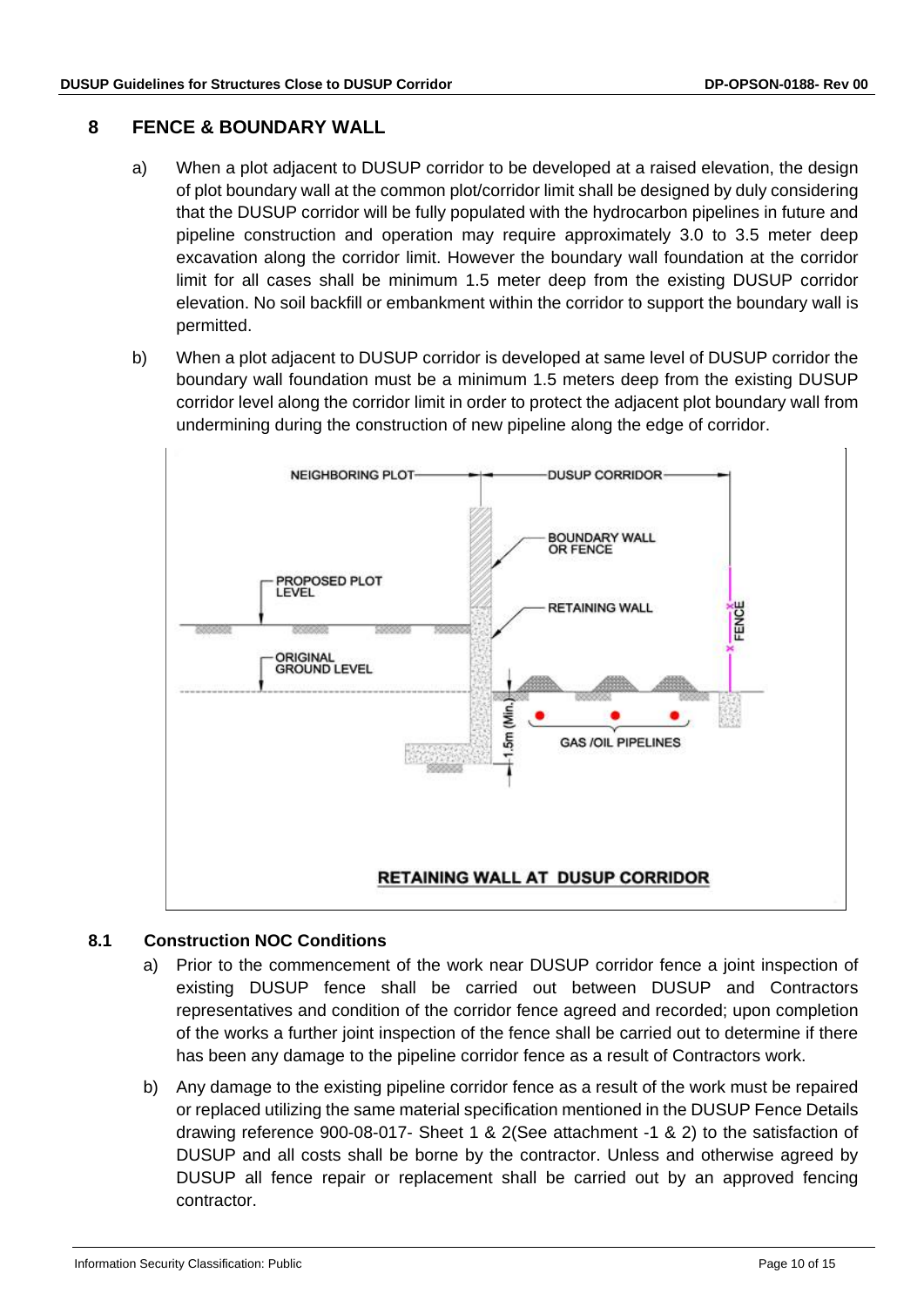- c) When a section of corridor fence to be replaced with new boundary wall of a plot, the tie-in details of fence to the proposed boundary wall shall be agreed with DUSUP in advance and tie-in must be carried out as per the best industrial practice to the satisfaction of DUSUP. A corner post with bracing must be included at the tie-in locations as shown in DUSUP standard drawing reference 900-08-017- Sheet 1 of 2( See attachment -1)
- d) If a section of corridor fence to be replaced with new boundary wall, the existing fence must be carefully removed, transported and handed over to DUSUP Jebel Ali Pipeline Office in Jebel Ali Industrial Area First at no cost to DUSUP.
- e) During the replacement of existing fence and construction of boundary wall DUSUP corridor must be secured with approved temporary fence at agreed location.

# <span id="page-10-0"></span>**9 BUILDINGS**

When a plot adjacent to DUSUP corridor to be developed for the construction of buildings, the proposal shall be reviewed as per the DUSUP Guidelines for Land Use Planning - DPE-OPSON-0144. Additionally the design, layout and use of buildings must be reviewed considering the following but not limited to:

- a) Hazard related to installation of tower crane during the construction near pipeline corridor.
- b) Use of heavy vehicle traffic/construction plant in the proximity of pipelines/corridor.
- c) Security of pipeline corridor.
- d) Storage of inflammable material in the proximity of pipeline corridor.
- e) Short time and longtime use of vibratory plant within 10 meters distance of pipeline or pipeline corridor (e.g. Vibro-compaction for ground improvement, Plant / Workshop buildings).
- f) Possibility of storm water discharge and flooding of corridor / washing away of pipeline berm.
- g) Major dewatering works adjacent to corridor can cause the ground to loose structural integrity, which causes ground settling.

#### <span id="page-10-1"></span>**9.1 Underground Storage Tanks**

Locating underground fuel storage tanks (e.g. Petrol stations) in the proximity of pipeline corridor may be hazardous as its servicing and closure operations may involve explosive vapours or hazardous chemical and are potential ignition sources. Leaked fuel to ground may vaporize and bubble up through the ground and may present a risk of fire and explosion. Therefore the location and design shall be reviewed for safety and risk assessed to ensure that the risk is reduced to ALARP level before approval.

#### <span id="page-10-2"></span>**10 STORM WATER/DEWATERING POND NEAR PIPELINE CORRIDOR**

Design of storm water or dewatering detention pond adjacent to the DUSUP corridor shall be designed considering following:

- a) If a pond is designed without waterproof lining and the soil condition allows percolation of water to the adjacent area, maximum water level of the pond shall be maintained below adjacent pipeline corridor level and where possible below lowest pipeline level.
- b) The design of at grade retention pond constructed with the soil bund around, in the proximity of pipeline corridor shall be reviewed for failure of bund and flooding of corridor. The design and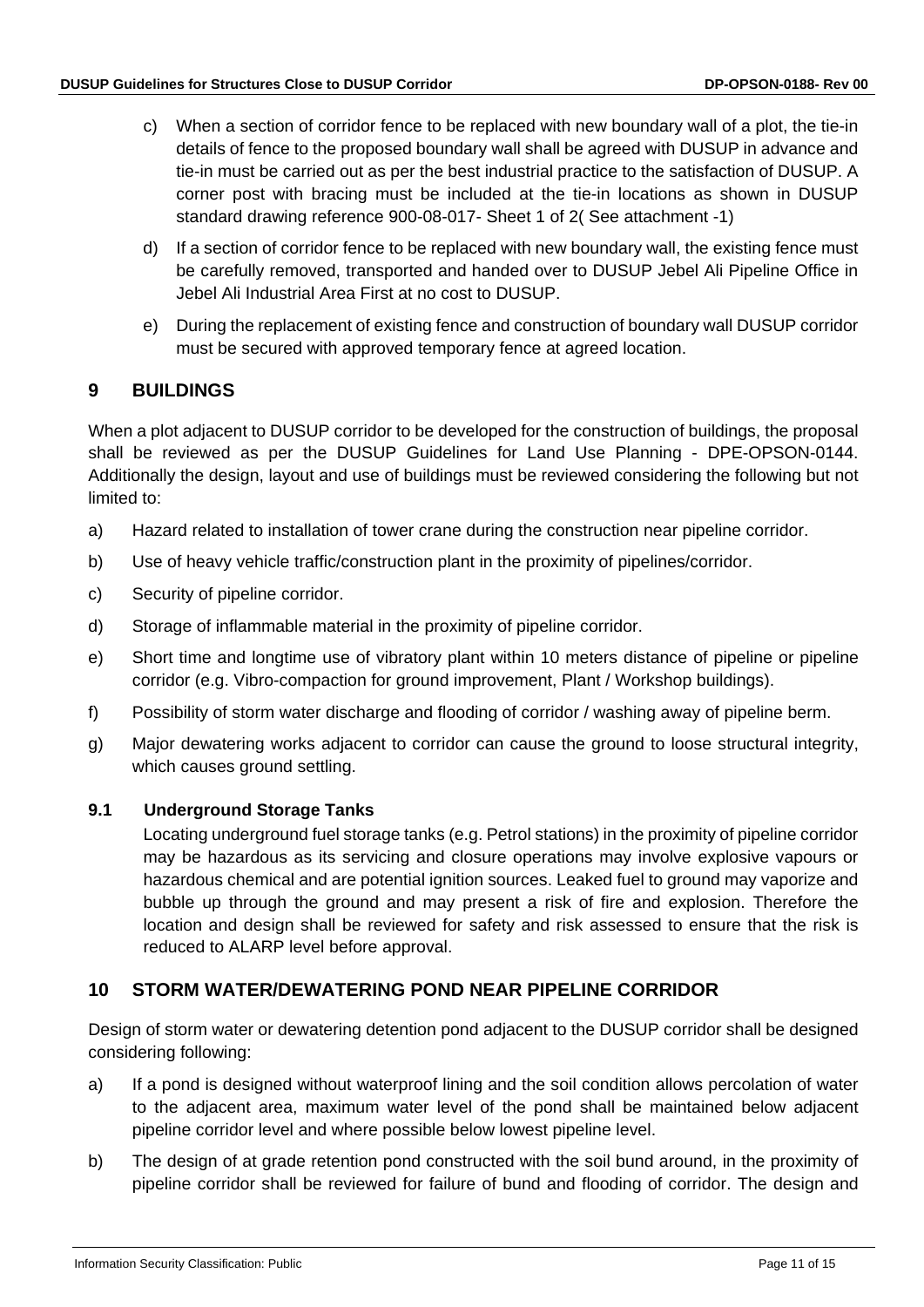construction shall be risk assessed to ensure that the risk is reduced to ALARP level before approval.

# <span id="page-11-0"></span>**11 SOIL EMBANMKENT PARALLEL TO PIPELINE**

Construction of embankment on soft soil parallel to the existing pipeline may cause deformation of the soil and if the existing pipeline falls within the influence zone, this may result in lateral movement of pipeline. In such cases natural soil may require reinforcement or soil improvement such as CDM (Cement Deep Mixing) columns or other approved method.

# <span id="page-11-1"></span>**12 UTILITIES PARALLEL TO PIPELINE/PIPELINE CORRIDOR**

Refer to DUSUP Guidelines DPE-OPSON-0158; typically no utilities other than HC pipelines are permitted within 10 meters of existing HC pipelines. However other utility corridor may exist within 10 meters and parallel to existing HC pipeline/DUSUP corridor / "DUSUP No Go Zone".

- a) The design and construction of other utilities within 10 meters of existing pipeline or corridor/NOC Go Zone require specific technical review including construction of any deep manhole / valve chamber which may affect pipeline corridor fence or facility. Therefore the design and construction proposal shall be risk assessed and accepted only after hazard affect is reduced to reach ALARP level.
- b) Existing DUSUP corridor fence in the proximity of proposed utility must be protected during the construction to the satisfaction of DUSUP. Any damage to the existing fence must be rectified or replaced as per DUSUP standard fence drawing (refer to above item 8.1).

# <span id="page-11-2"></span>**13 HOT WORK**

- a) Naked flame activities conducted within 10 meters of DUSUP/DPE onshore pipelines required separate hot work permit from DPE (Refer to DPE Hot Work Procedure : DPE-HSE-00044).
- b) All permit designated personnel shall be trained in relevant DPE trainings.

# <span id="page-11-3"></span>**14 DUSUP NOC CLOSEOUT**

All NOC issued for the work within DUSUP corridor, "No Go Zone" and Utilities constructed close proximity of DUSUP corridor limit/fence must be formally closed as described in DUSUP NOC Standard Conditions.

Any work within 5.0M of DUSUP corridor fence or property shall be field verified by Pipeline Representative during the execution of work and at the completion such work, to ensure that the work is completed as specified in NOC and no damage incurred to DUSUP property from the work.

For DUSUP NOC Close-Out Requirements refer to:

DUSUP NOC Standard Conditions - DP-OPSON-0056

# <span id="page-11-4"></span>**15 DUSUP GUIDELINES**

Various Guidelines for DUSUP/DPE Onshore pipelines are being developed for internal and external use. Reference is made to following of those Guidelines: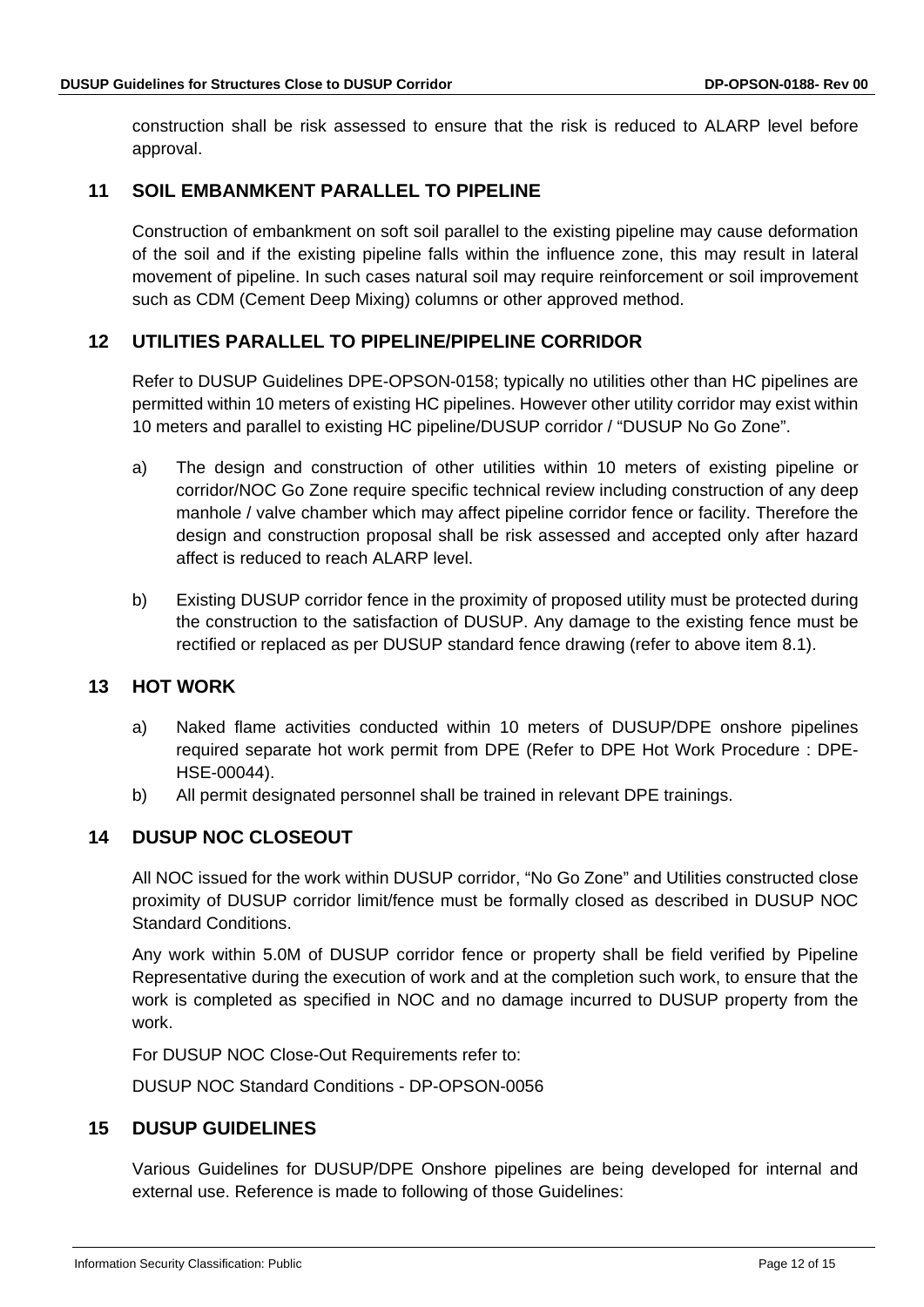| <b>Title</b>                                                         | <b>Classification</b> |
|----------------------------------------------------------------------|-----------------------|
| <b>DUSUP Guidelines for Trial Pit</b>                                | <b>Public</b>         |
| DUSUP Guidelines for DEWA Work within HC PL NOC Zone                 | Public                |
| <b>DUSUP Guidelines for Dewatering Works</b>                         | Public                |
| <b>DUSUP Guidelines for HC Pipeline Protection</b>                   | Public                |
| <b>DUSUP Guidelines for Land Use Plan Consultation Zone</b>          | <b>Public</b>         |
| <b>DUSUP Guidelines for Onshore PL Integrity Management</b>          | <b>Public</b>         |
| DUSUP Guidelines for Pipeline Owners Work on their Pipelines         | Public                |
| DUSUP Guidelines for Road & Rail Infrastructure Crossing             | <b>Public</b>         |
| DUSUP Guidelines for Road & Rail Infrastructure Parallel to Pipeline | Public                |
| <b>DUSUP Guidelines for Utilities Crossing Existing Pipeline</b>     | Public                |
|                                                                      |                       |
| <b>DUSUP Guidelines for Hydrocarbon Pipeline Patrolling</b>          | Internal              |
| DUSUP Guidelines for NOC Management and Work Supervision             | Internal              |
| <b>DUSUP Guidelines for Land Use Planning</b>                        | Internal              |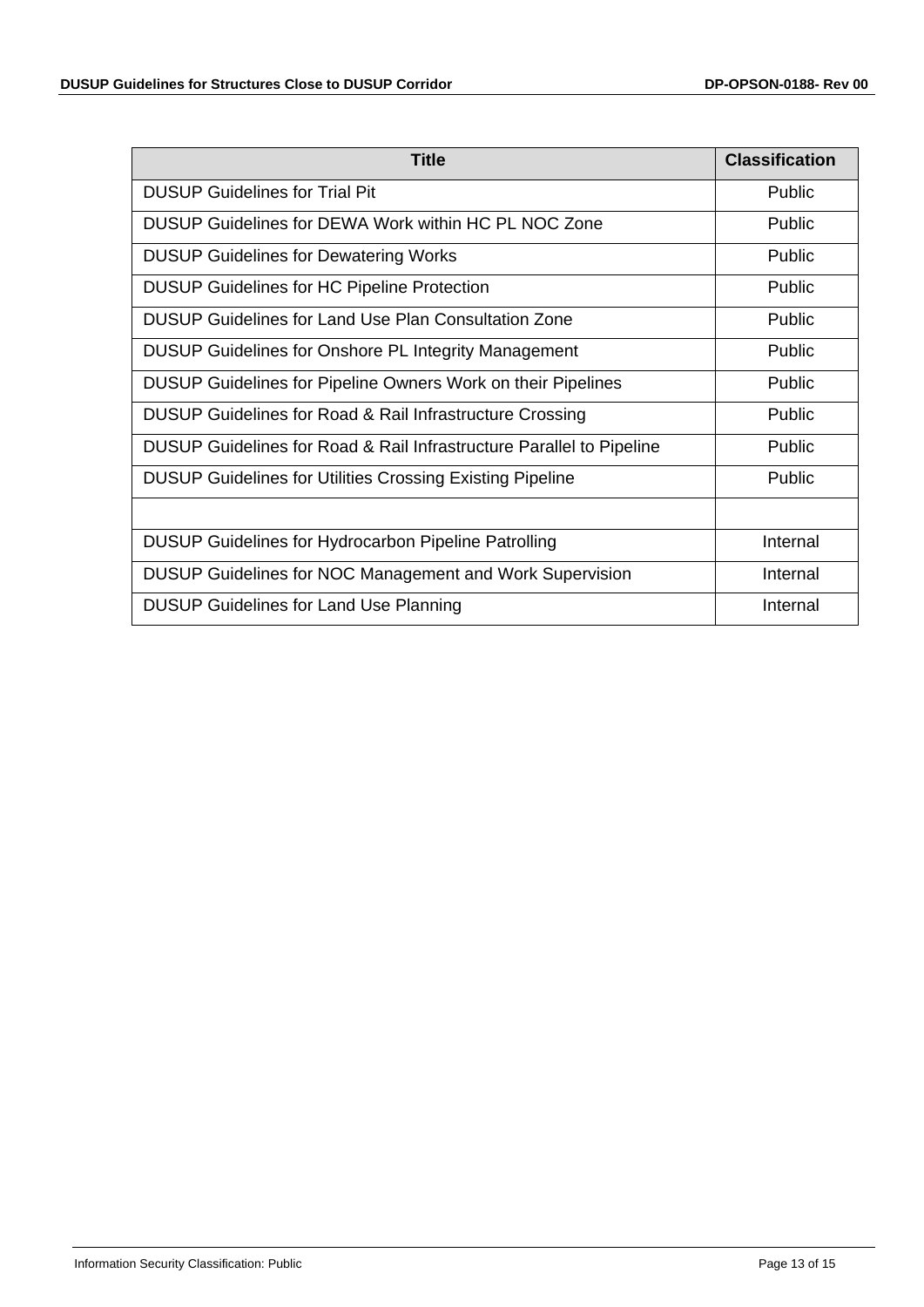# <span id="page-13-0"></span>**ATTACHMENT -1: FENCE DETAILS**